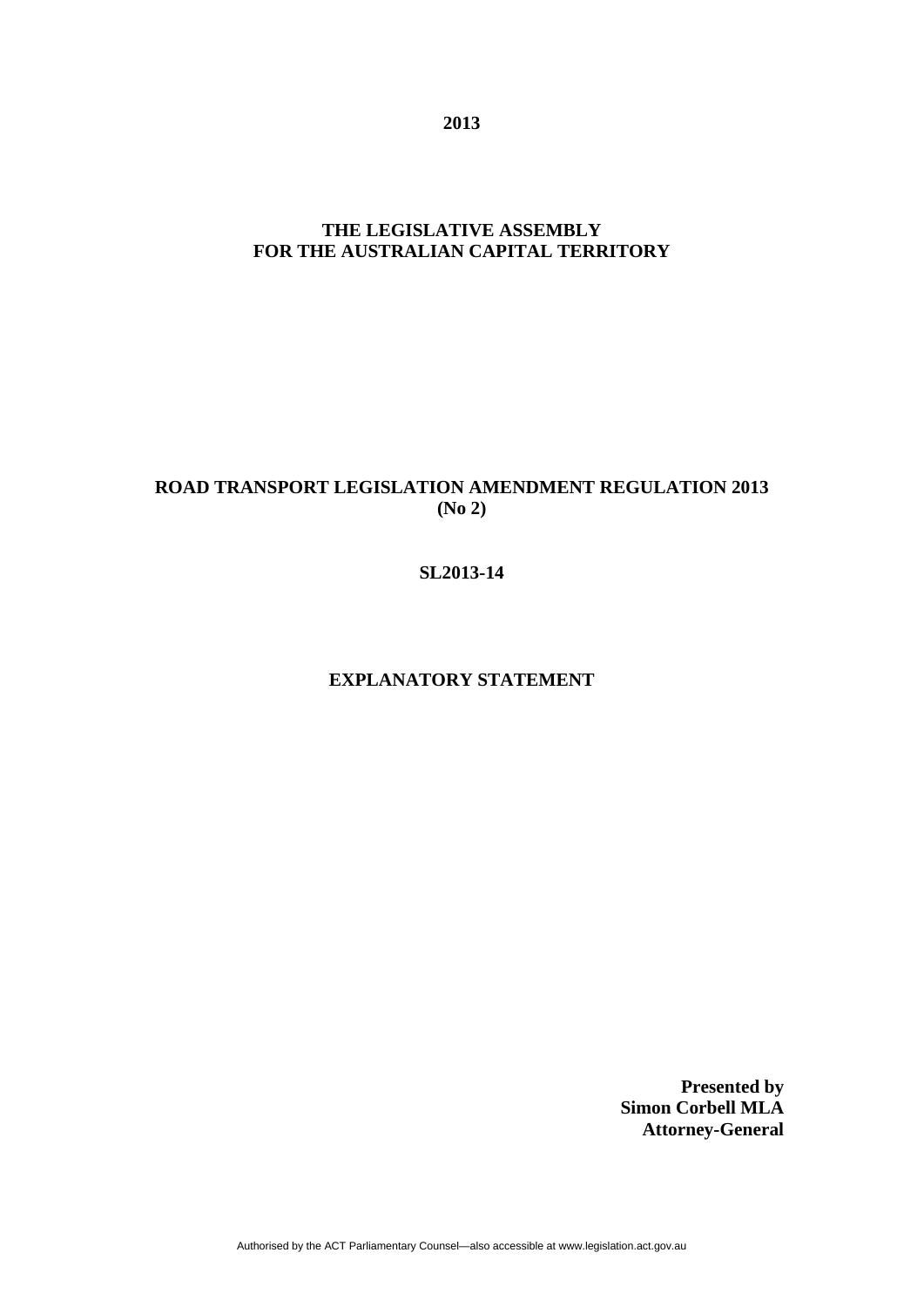## **ROAD TRANSPORT LEGISLATION AMENDMENT REGULATION 2013 (No 2)**

#### **Outline**

The regulation makes miscellaneous amendments to the *Road Transport (Offences) Regulation 2005*, the *Road Transport (Public Passenger Services) Regulation 2002* and the *Road Transport (Vehicle Registration) Regulation 2000*.

This regulation gives effect to three Government policy reforms:

- 1. Removing the requirement for a vehicle, other than a heavy vehicle, to display a registration label from 1 July 2013;
- 2. Requiring a vehicle examiner who undertakes a brake test of a vehicle, while inspecting and testing a vehicle in accordance with the *Road Transport (Vehicle Registration) Regulation 2000*, to keep a copy of the brake test results for at least 12 months and make them available to the road transport authority on request; and
- 3. Reducing the regulatory burden on accredited hire car operators*.*

#### *Removal of requirement for light vehicles to display a registration label*

These amendments are made under sections 13 and 14 of the *Road Transport (Vehicle Registration) Act 1999* and sections 23 and 233 of the *Road Transport (General) Act 1999*.

This regulation gives effect to the Government's decision to remove the requirement for light motor vehicles and trailers (being vehicles or trailers that have a gross vehicle mass of 4.5 tonnes or less) to display a registration label from 1 July 2013. Heavy vehicles will still be required to have registration labels affixed in accordance with the *Road Transport (Vehicle Registration) Regulation 2000*.

The abolition of registration labels for light vehicles is in line with practice in other states. New South Wales, Western Australia, South Australia and Tasmania have recently ceased issuing registration labels and the Northern Territory Government has announced that it will also be abolishing registration labels for light vehicles on 1 July 2013.

The general requirement that all vehicles driven on public roads must be registered will remain. While registration labels provide an indication that a vehicle is registered, a registration label cannot be relied on as proof of registration. In some instances labels have been found to be fraudulent and there are cases where a person pays for their registration, receives a label and subsequently the payment is dishonoured meaning the vehicle is unregistered but displaying a "current" label.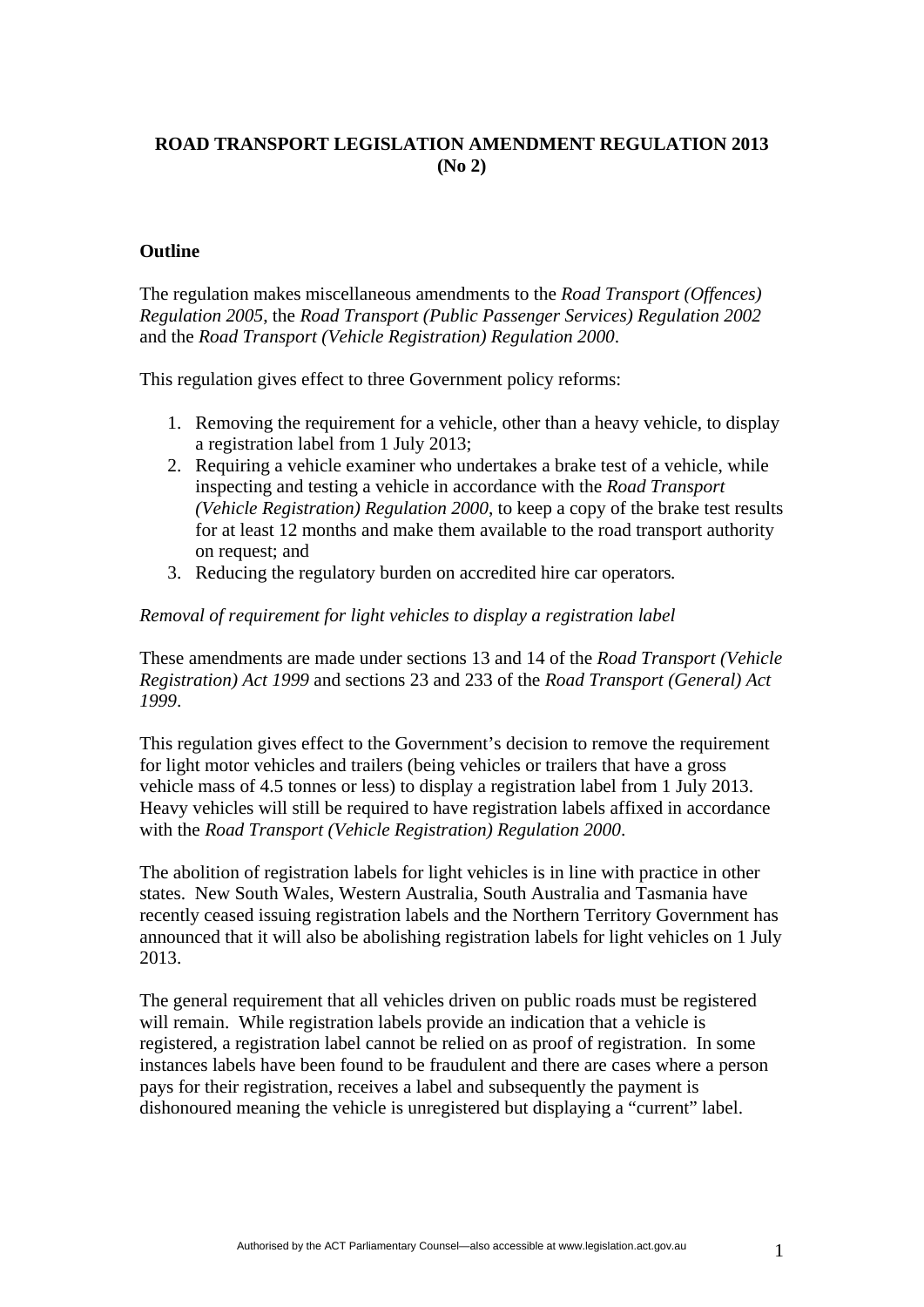Light vehicle owners will continue to receive registration renewal reminder notices and registration certificates. They will no longer be issued with a registration label for display on their vehicle.

This regulation also makes a consequential amendment so that an employee or owner of a motor vehicle business does not commit an offence against part 3 of the *Road Transport (Vehicle Registration) Act 1999* by using an unregistered vehicle on a road or road related area in the course of the motor industry business. This exemption will not apply if the person using the vehicle knew the vehicle was not registered, or ought reasonably to have known that the vehicle was not registered.

This exemption will ensure that a worker in a motor industry business, who unknowingly drives an unregistered vehicle in the course of the business, does not commit the offence of driving an unregistered vehicle. This exemption is similar to an exemption provided to motor industry business owners and employees in New South Wales by section 50A of the *Road Transport (Vehicle Registration) Regulation 2007 (NSW)*.

This policy change is being implemented through amendments to the *Road Transport (Vehicle Registration) Regulation 2000*, with consequential amendments to the *Road Transport (Offences) Regulation 2005*.

#### *Retention of brake test results*

This amendment is made under section 15 of the *Road Transport (Vehicle Registration) Act 1999*.

Under part 6.3 of the *Road Transport (Vehicle Registration) Regulation 2000*, the road transport authority may require a vehicle to be inspected. For example, a vehicle registered in another jurisdiction is required to be inspected and tested prior to being registered in the ACT. An authorised examiner who inspects or tests a vehicle must issue a certificate of inspection detailing whether the vehicle complies with the applicable vehicle standards.

That inspection process may involve the vehicle's brakes being tested, with schedule 2, chapter 2.1 of the *Road Transport (Vehicle Registration) Regulation 2000*  specifying the technical requirements for the brake testing equipment that must be used in any such brake test. There is currently no requirement for authorised examiners to retain a copy of this brake test, or to attach a copy of the test results to the certificate of inspection. This new requirement will amend section 146 of the *Road Transport (Vehicle Registration) Regulation 2000*to require an authorised examiner to keep a copy of the brake tests results for at least 12 months, and for the test results be made available to the road transport authority on request. The amendment will ensure that the inspection process is properly documented, and assist in the conduct of audits by road transport authority officers to verify that brake tests were conducted properly as required by schedule 2.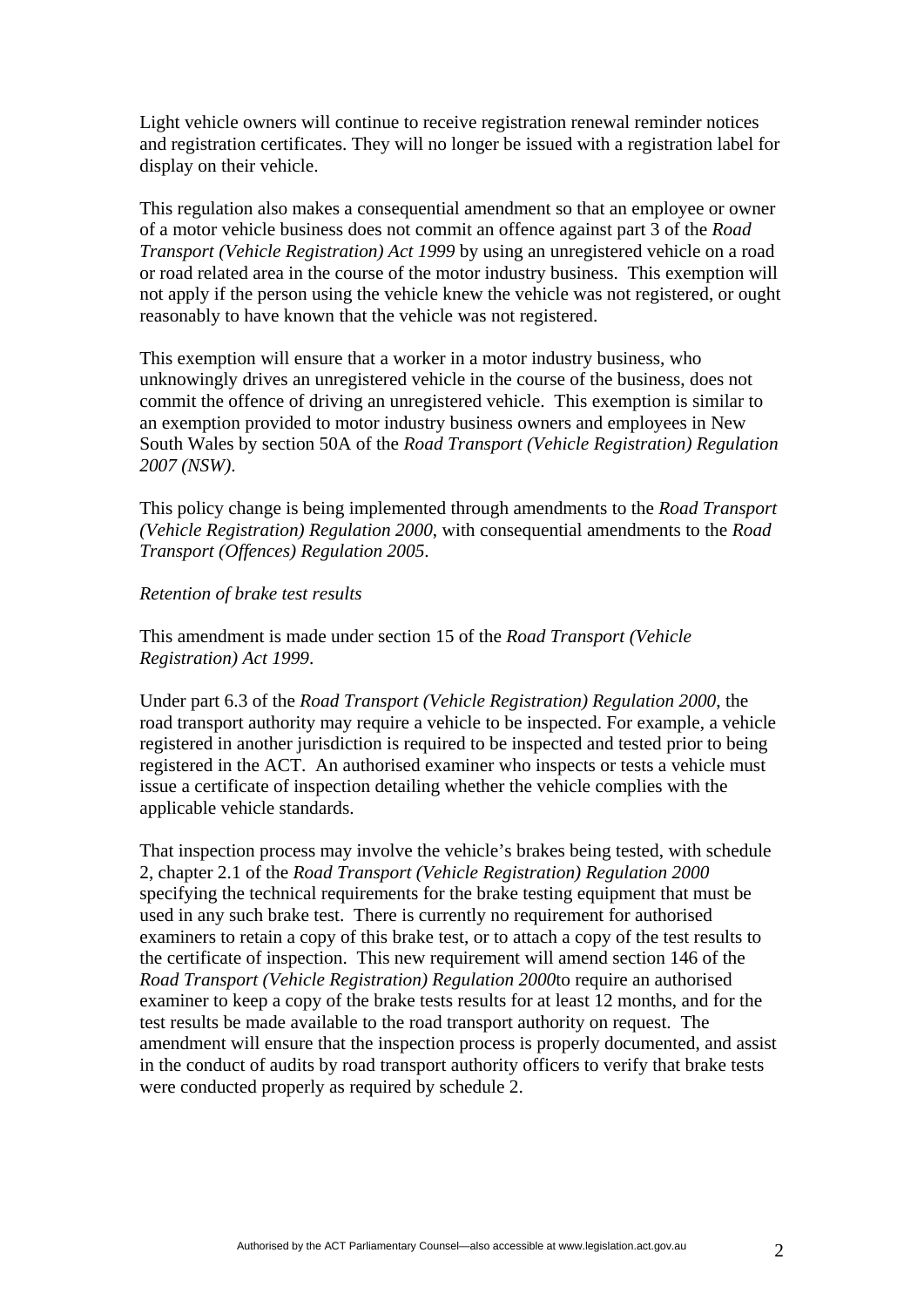#### *Hire car service amendments*

These amendments are made under section 126 of the *Road Transport (Public Passenger Services) Act 2001* and section 13 of the *Road Transport (Vehicle Registration) Act 1999*.

This group of related amendments to the road transport legislation relate to hire car services and implement a review of the provisions by the Office of Regulatory Services (the ORS Review). These amendments will reduce the regulatory burden on accredited hire car operators without compromising the safety, efficiency and reliability of the public passenger services scheme.

These changes are being implemented through amendments to the *Road Transport (Public Passenger Services) Regulation 2002* and the *Road Transport (Vehicle Registration) Regulation 2000.*

#### *Human rights*

The amendments in the regulation are considered to be consistent with human rights. They are aimed at protecting the interests of road users by; removing the requirement for registration labels to be displayed, thus stopping light vehicle owners from being burdened with removing and replacing registration labels; ensuring that brake tests on vehicles are undertaken when required and properly documented, improving road safety for all road users; and reducing the regulatory burden faced by owners, operators and customers of hire car services.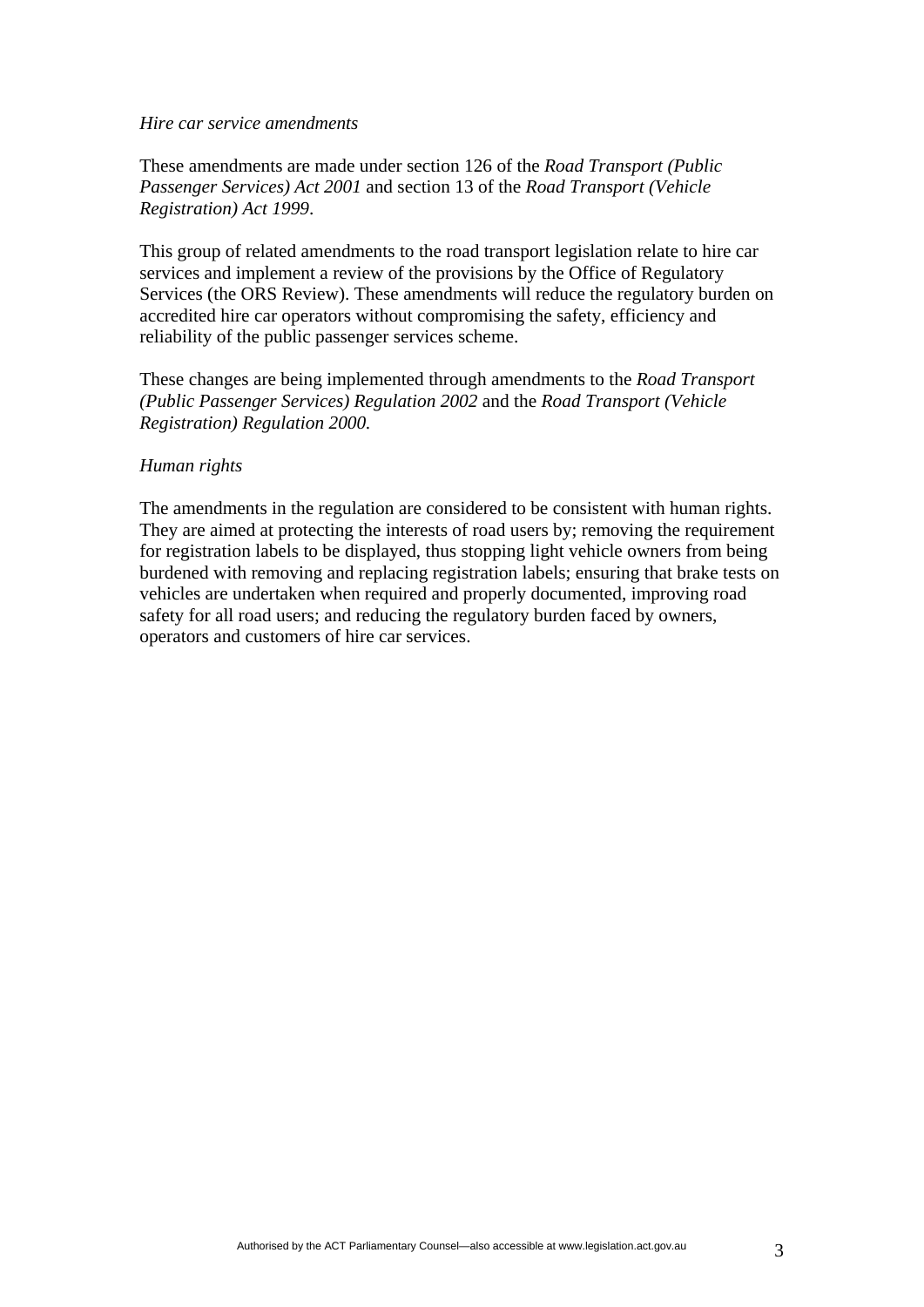### **Notes on clauses**

### **Part 1 Preliminary**

### **Clause 1 Name of regulation**

This is a formal provision that sets out the name of the regulation.

### **Clause 2 Commencement**

This is a formal provision that provides for the commencement of the regulation. The regulation commences on 1 July 2013.

## **Clause 3 Legislation amended**

This clause lists the legislation to be amended by the regulation. This regulation will amend the following legislation:

- *Road Transport (Offences) Regulation 2005*
- *Road Transport (Public Passenger Services) Regulation 2002*
- *Road Transport (Vehicle Registration) Regulation 2000*.

### **Part 2 Road Transport (Offences) Regulation 2005**

All amendments in this part are consequential to amendments in parts 3 and 4 of this regulation. The amendments either omit or amend references to sections in the *Road Transport (Public Passenger Services) Regulation 2002* or the *Road Transport (Vehicle Registration) Regulation 2000*.

## **Clause 4 Schedule 1, part 1.11, item 265**

This removes a redundant reference to an offence in section 184 of the *Road Transport (Public Passenger Services) Regulation 2002* of a hire car operator failing to give the road transport authority an annual return of hiring statistics. The ORS Review found these offences are no longer appropriate or necessary. Accordingly, section 184 is omitted by clause 12 of this regulation.

## **Clause 5 Schedule 1, part 1.11, item 273 and 274**

This removes a redundant reference to offences in sections 190 and 191 of the *Road Transport (Public Passenger Services) Regulation 2002* of failing to ensure that the hire car's airconditioning is operational, and displaying advertisements within the vehicle for anything other than the hire car service. The ORS Review found these offences are no longer appropriate or necessary. Accordingly, sections 190 and 191 are omitted by clause 13 of this regulation.

## **Clause 6 Schedule 1, part 1.11, item 277**

This removes a redundant reference to an offence in section 193 of the *Road Transport (Public Passenger Services) Regulation 2002* of the hire car operator allowing a driver to drive the vehicle while not complying with any applicable dress code of practice. The ORS Review found this offence was no longer appropriate or necessary. Accordingly, section 193 is omitted by clause 14 of this regulation.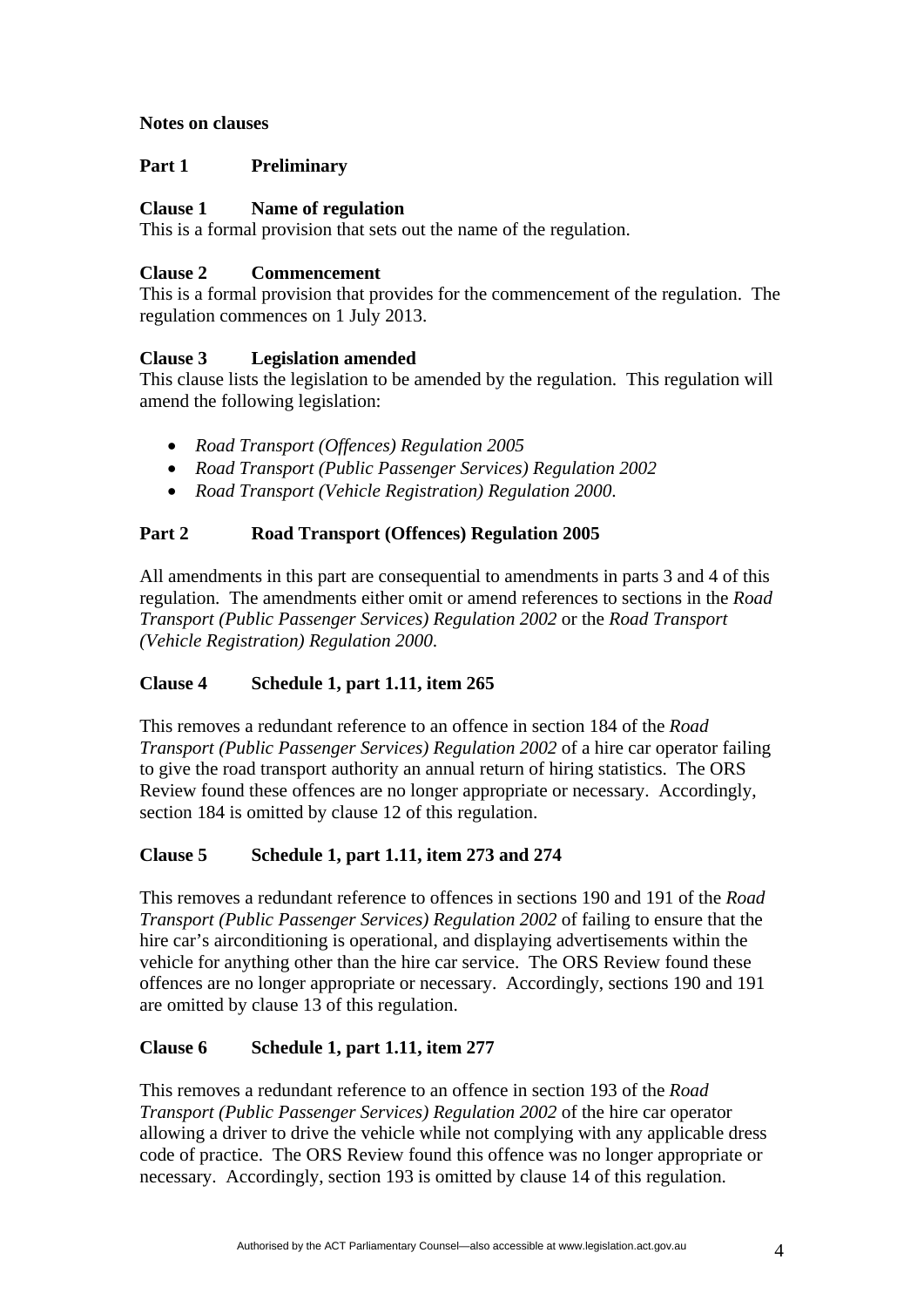## **Clause 7 Schedule 1, part 1.11, item 296**

This removes a redundant reference to an offence in section 203 (2) of the *Road Transport (Public Passenger Services) Regulation 2002* of a hire car driver failing to comply with an applicable dress code of practice. The ORS Review found this offence was no longer appropriate or necessary. Accordingly, section 203 (2), is omitted by clause 15 of this regulation.

# **Clause 8 Schedule 1, part 1.11, item 307**

This removes a redundant reference to an offence in section 211 of the *Road Transport (Public Passenger Services) Regulation 2002* of a passenger eating or drinking in a hire car. The ORS Review found this offence was no longer appropriate or necessary. Accordingly, section 211 is omitted by clause 16 of this regulation.

# **Clause 9 Schedule 1, part 1.15, items 8 to 11**

This amendment is consequential to light vehicles no longer being required to display a registration label. Items 8 to 11 relate to section 45 (1) of the *Road Transport (Vehicle Registration) Regulation 2000*, which is being amended by clause 27. An offence will now only be committed when a person uses a heavy vehicle with without a registration label, or with a label not attached as required, or with an illegible label. This clause amends the short description of these offences, reflecting the change made to section  $45(1)$ .

## **Clause 10 Schedule 1, part 1.15, items 40 and 41**

This amendment is consequential to light vehicles no longer being required to display a registration label. Items 40 and 41 relates to sections 85 (6) and (7) of the *Road Transport (Vehicle Registration) Regulation 2000*, which are being amended by clause 33, so that the offence of not destroying a registration label as soon as practicable after a vehicle's registration is cancelled only applies to the registered operator of a heavy vehicle. The amendments made by this clause are consequential to that change.

# **Part 3 Road Transport (Public Passenger Services) Regulation 2005**

All amendments in this part relate to amendments to provisions about hire cars. Clause 22 of the regulation is also relevant to this set of reforms.

## **Clause 11 Section 177C (1) (b)**

This amendment omits section 177C (1) (b) (i), which currently provides that a standby hire car permit cannot be issued unless the stand-by vehicle was last registered as a hire car in the ACT under the *Road Transport (Vehicle Registration) Regulation 2000*.

The effect of this amendment is to allow a hire car operator to use any registered vehicle as a stand-by hire car.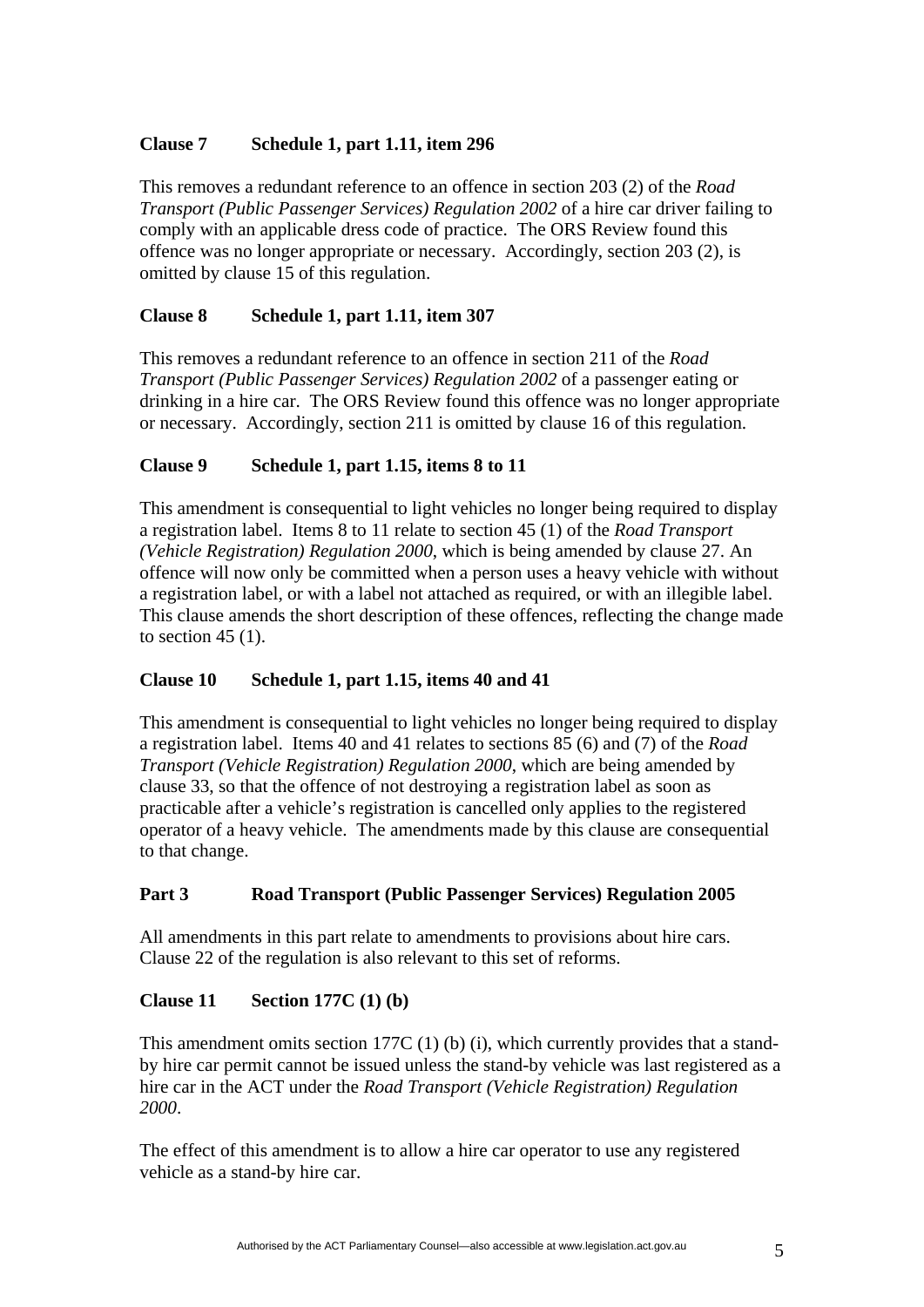Under section 177F of the *Road Transport (Public Passenger Services) Regulation 2005,* a stand-by hire car is still required to comply with conditions of the hire car licence that apply to the usual hire car and other requirements of the Act, such as those relating to maintenance, cleanliness and condition.

### **Clause 12 Section 184**

This amendment omits section 184, which currently provides that an accredited hire car operator must give the road transport authority a written statement of the number of times each of their hire cars was hired for each financial year.

### **Clause 13 Section 190 and 191**

This amendment omits section 190, which provides that it is an offence for an accredited operator to fail to ensure that any air conditioning fitted in a hire car is in good condition and fully operational. The requirement is omitted on the basis that operator will be able to determine whether to have operating air conditioning units in vehicles used in their business.

The amendment also omits section 191, which provides that it is a strict liability offence to display any advertisements, other than those for the hire car service operated by the person, in a hire car.

This will allow hire car operators to determine which advertising material, if any, they wish to display in their vehicles.

#### **Clause 14 Section 193**

This amendment omits section 193, which provides it is offence for a person to drive a hire car and not comply with a code of practice approved under section 218.

This amendment is consequential to clause 17 of this regulation, which omits section 218.

#### **Clause 15 Section 203 (2)**

This amendment omits section 203 (2), which currently provides that it is an offence for a driver of a vehicle operating as a hire car not to comply with a code of practice approved under section 218.

This amendment is consequential to clause 17 of this regulation, which omits section 218.

#### **Clause 16 Section 211**

This amendment omits section 211, which currently provides that it is a strict liability offence for a person (other than a hire car driver) to eat or drink in a hire car.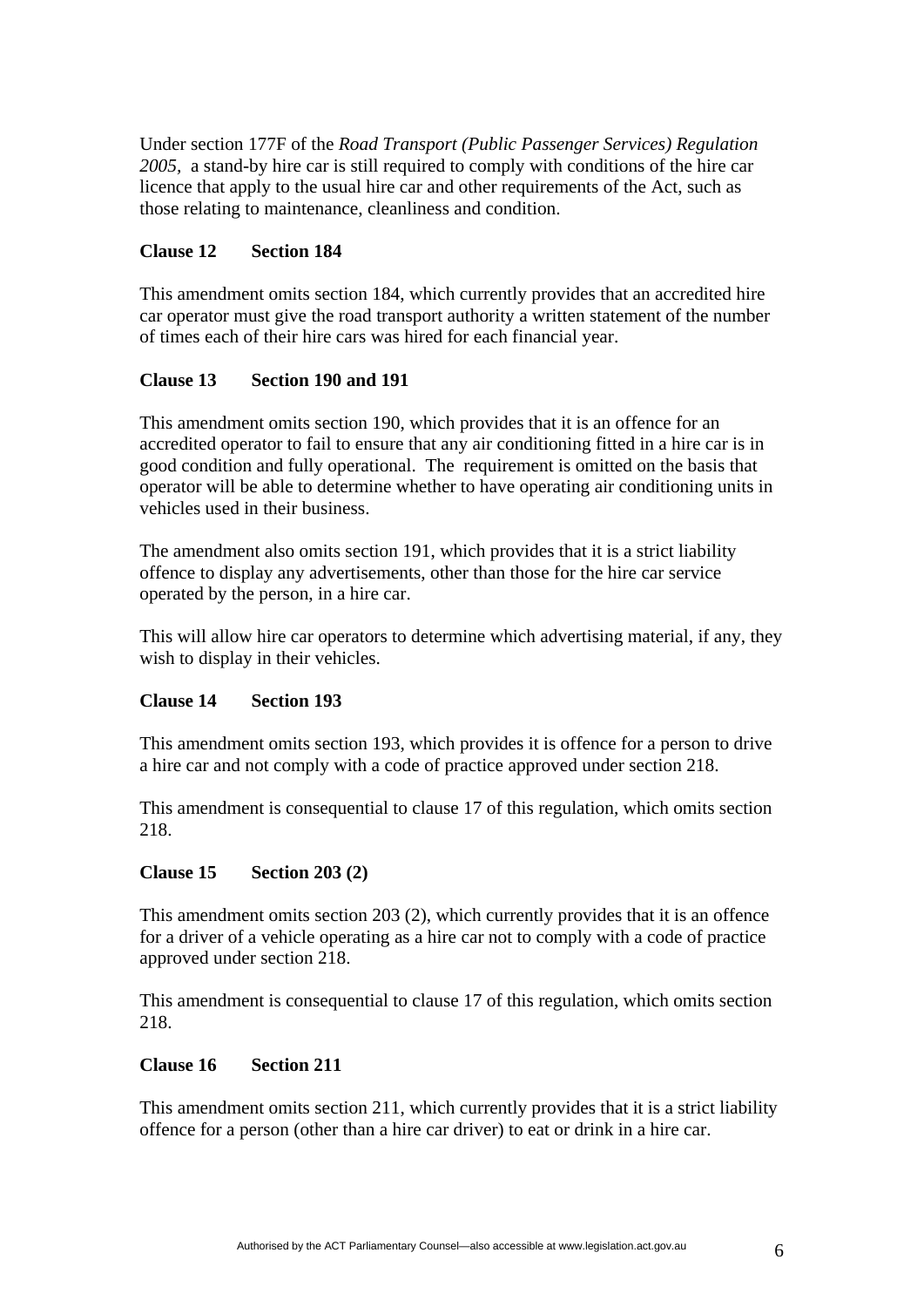The effect of the amendment is to allow the hire car operator or driver a discretion to allow eating and drinking by passengers in the car.

#### **Clause 17 Section 218**

This amendment omits section 218, which currently provides that the road transport authority may approve a code of conduct for the dress of hire car drivers.

This will allow hire car operators to determine a dress code for their own drivers as it suits their business requirements.

## **Part 4 Road Transport (Vehicle Registration) Regulation 2000**

#### **Clause 18 New section 4A**

This consequential amendment inserts a new section 4A into the *Road Transport (Vehicle Registration) Regulation 2000*. New section 4A explains that other legislation applies to offences against that Regulation. As the offences in section 85 (6) and (7) of that Regulation are being remade by clause 33, the Criminal Code will apply to those remade offences. This provision alerts readers to the effect and operation of the Criminal Code.

## **Clause 19 New section 18A**

This amendment is related to the amendments to abolish the requirement to display a registration label. It provides that an employee or owner of a motor vehicle business does not commit an offence against part 3 (Offences) of the *Road Transport (Vehicle Registration) Act 1999* if they use an unregistered vehicle on a road or road related area in the course of their motor industry business. This exemption will not apply if the person using the vehicle knew the vehicle was not registered, or ought reasonably to have known that the vehicle was not registered.

This exemption will ensure that a worker in a motor industry business, who unknowingly drives an unregistered vehicle in the course of their business, does not commit the offence of driving an unregistered vehicle. The intent of the amendments is to prevent a motor industry business worker from committing an offence if they unknowingly drive an unregistered vehicle, for example, while taking a vehicle for a test drive following repair work. This exemption is similar to an exemption provided to motor industry business owners and employees in New South Wales by section 50A of the *Road Transport (Vehicle Registration) Regulation 2007 (NSW)*.

#### **Clause 20 Section 32 (2) (a) (iii)**

This is a consequential amendment omitting a reference to section 32C of the *Road Transport (Vehicle Registration) Regulation 2000*, as that section is omitted by clause 22 of this regulation. This amendment is related to the hire car amendment package.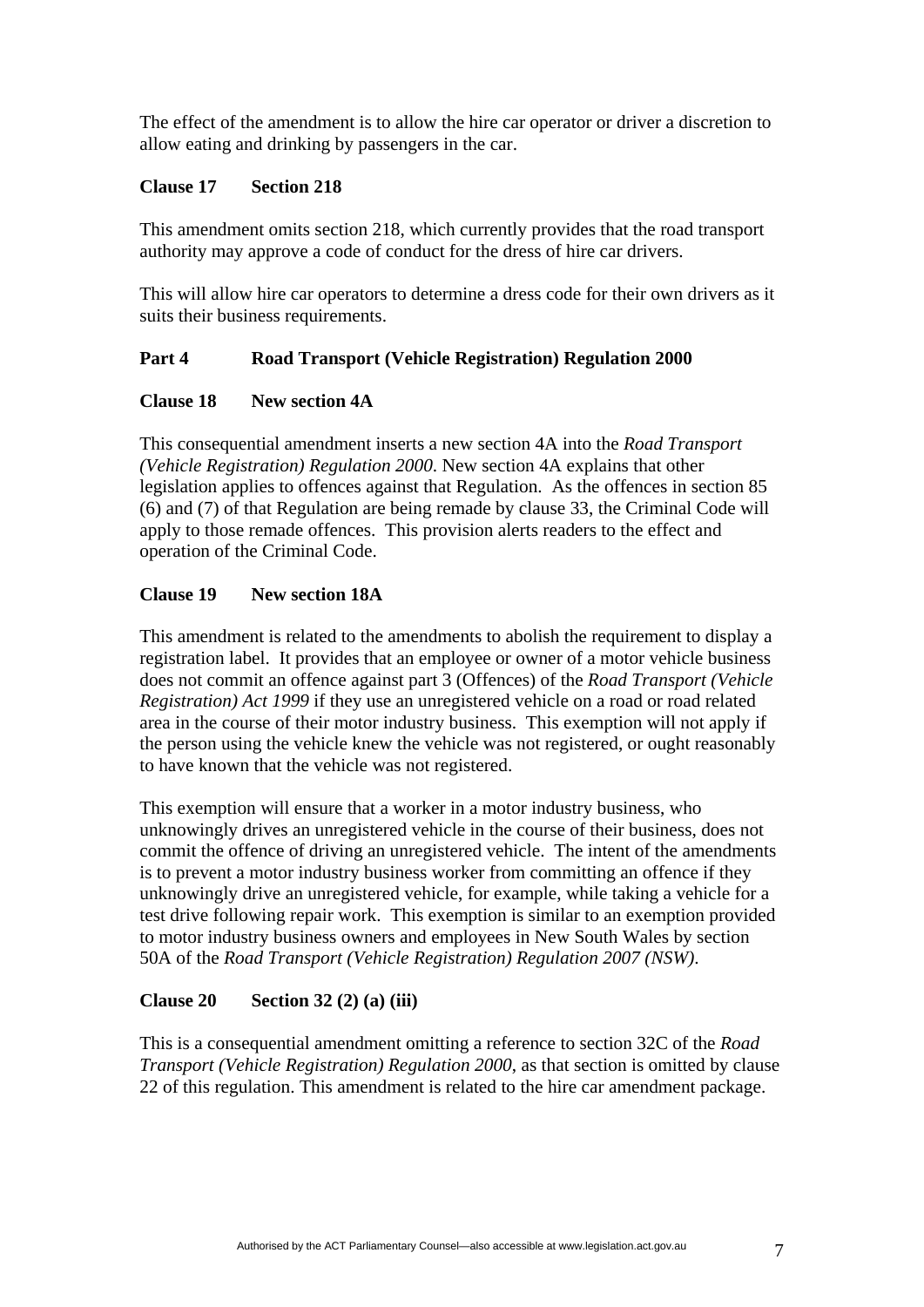## **Clause 21 Section 32AA (2), note**

This is a consequential amendment omitting a reference to section 32C of *the Road Transport (Vehicle Registration) Regulation 2000*, as that section is omitted by clause 22 of this regulation. This amendment is related to the hire car amendment package.

### **Clause 22 Section 32C**

This amendment omits section 32C, which provides that the road transport authority must refuse to approve an application for the registration of a registrable vehicle as a hire car (other than a restricted hire car) if the wheelbase of the vehicle is less than 2800mm.

Removing this requirement will enable hire car operators to register a wider range of vehicles as hire cars.

## **Clause 23 Section 44 (1) and heading**

This amendment is consequential to light vehicles no longer being required to display a registration label. From 1 July 2013, the road transport authority will only issue a registration label when registering a heavy vehicle. The amendment to the heading is consequential to that change, with a reference to heavy vehicles inserted to clarify that the section only applies to heavy vehicles.

### **Clause 24 Section 44 (3)**

This amendment is consequential to light vehicles no longer being required to display a registration label. Section 44 (3) specifies what must be included on a registration label issued by the road transport authority. The clause amends the reference to a registration label for a vehicle, to a reference to a heavy vehicle. This makes it clear that the section applies only to registration labels for heavy vehicles.

## **Clause 25 Section 44 (4) and (5)**

This amendment is consequential to light vehicles no longer being required to display a registration label. Section 44 (4) specifies where on a vehicle a registration label must be attached, while section 44 (5) allows the road transport to issue a replacement label if satisfied the original has been stolen, lost, damaged or destroyed. This clause substitutes a new section (4) that is specific to heavy vehicles, with references to locations on light vehicles where a registration label can be displayed removed as they are now obsolete. The clause amends section (5) by replacing the reference to vehicle with a reference to heavy vehicle, to clarify that it now only applies to heavy vehicles.

## **Clause 26 Section 45 heading**

This amendment relates to light vehicles no longer being required to display a registration label, and amends the heading of section 45 to clarify that the section relates only to using a heavy vehicles without a registration label.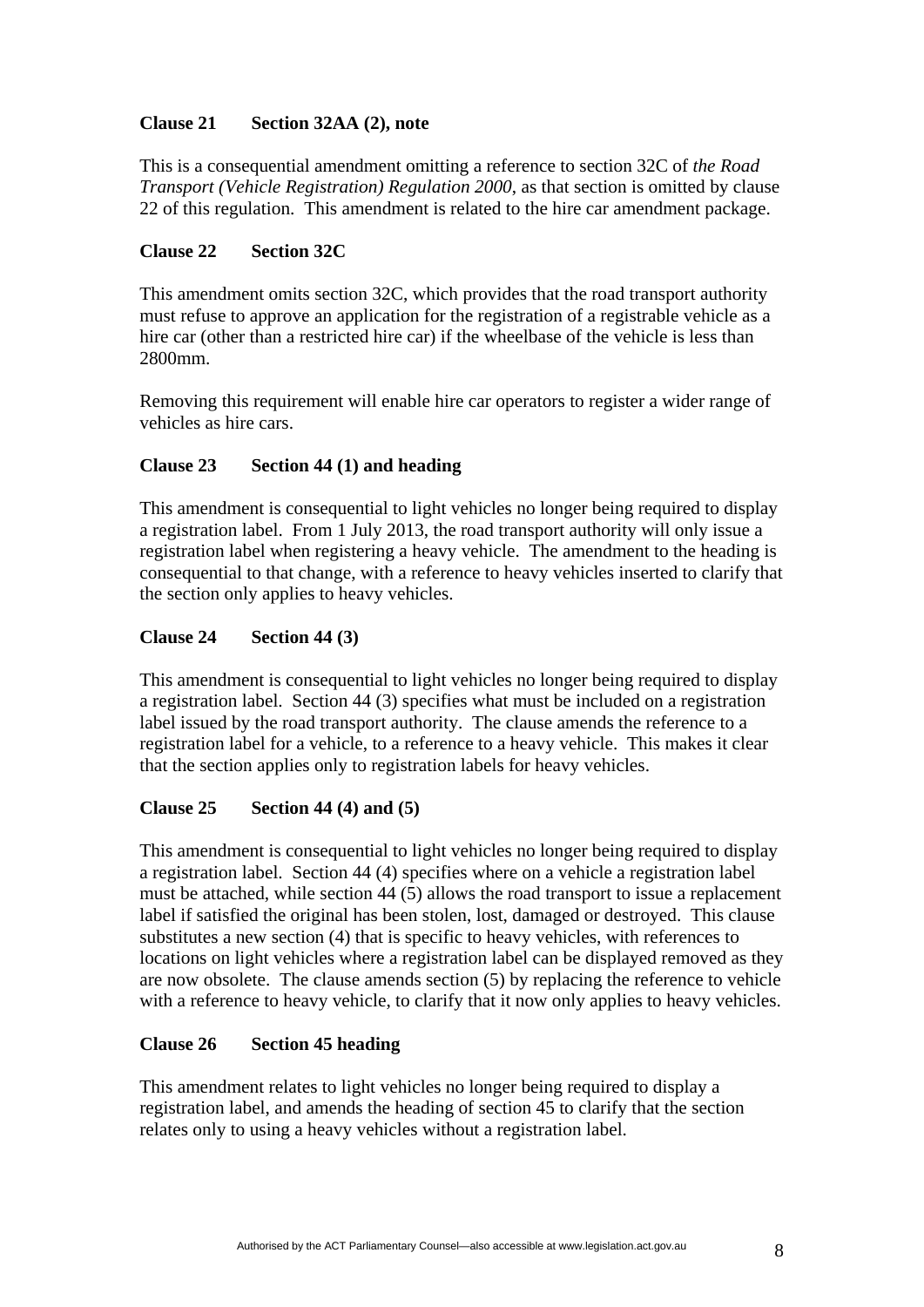## **Clause 27 Section 45 (1)**

This amendment is consequential to light vehicles no longer being required to display a registration label. Section 45 (1) previously provided that it was an offence to use a registrable vehicle that either did not have a registration label displayed, did not display the label in accordance with part 3.4, or displayed an illegible label. This clause amends that section, so that the offence only relates to use of a heavy vehicle in those circumstances, rather than all vehicles.

## **Clause 28 Section 45 (2)**

This amendment is consequential to light vehicles no longer being required to display a registration label. The clause replaces references to vehicles, with references to heavy vehicles, to clarify that a responsible person for a heavy vehicle commits an offence if someone else uses their heavy vehicle in breach of section 44 (1).

## **Clause 29 Section 45A (1) (a)**

This amendment is consequential to light vehicles no longer being required to display a registration label. Section 45A details the streamlined registration procedures that the road transport authority may follow. The clause amends the section so that the streamlined registration procedures may apply if the road transport authority sends the registered operator either a registration certificate or a registration label for a future period for the vehicle, instead of the current wording that requires both a registration label and registration certificate to be sent for the streamlined registration procedure to apply.

## **Clause 30 Section 45A (5)**

This amendment is consequential to light vehicles no longer being required to display a registration label. Similar to clause 29, this clause amends the section so that the streamlined registration procedures may apply when the road transport authority issues either a registration label or a registration certificate, not both.

## **Clause 31 Section 68 (9) (b) (iii)**

This is a consequential amendment omitting a reference to section 32C of the *Road Transport (Vehicle Registration) Regulation 2000,* as that section is omitted by clause 22 of this regulation. This amendment is related to the hire car amendment package.

## **Clause 32 Section 85 (1) (f)**

This amendment is consequential to light vehicles no longer being required to display a registration label. Section 85 is concerned with procedures for suspending or cancelling registrations. Section 85 (1) (f) provides that the road transport authority must give a notice to the registered operator advising of the cancellation of the registration and advising the operator that the vehicle's registration label must be destroyed as soon as practicable. This clause amends the section so that it only applies if the road transport authority is cancelling the registration of a heavy vehicle.